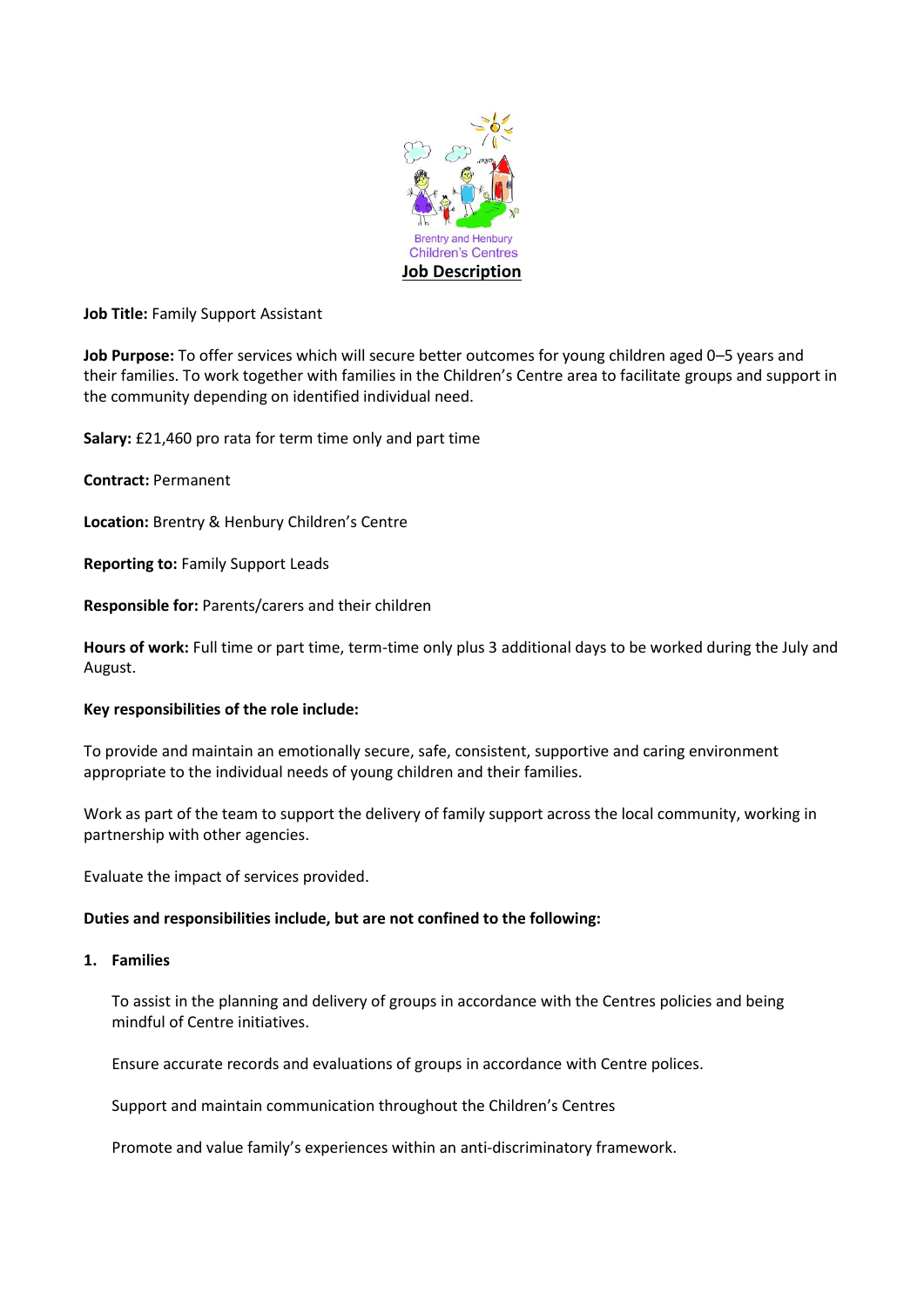Foster respectful, supportive and warm relationships with parents/carers and children by taking part in activities with them.

Plan a range of activities to meet the wants/needs of the family/families within each individual group, focusing on their interests.

Liaise with parents, other team members and professionals as appropriate.

Ensure/encourage high standards of care and personal hygiene with all of the families, being observant of their general health and welfare.

Maintain a child centred environment, reviewing room layout, appropriate displays and play materials to ensure the environment is stimulating and attractive.

Be aware of, and implement all of the Centre's Policies including Child Protection & Safeguarding, Equal Opportunities and Behaviour Management.

# **2. Parents**

Encourage parental involvement in every aspect of the group you are delivering.

Show support for parents as stakeholders of the Centre/groups.

Ensure good communication between the team & parents by using a range of relevant strategies appropriate to the individual.

#### **3. Children's Centre Responsibilities**

Work as a member of the team while accepting the individual responsibilities of the post.

Attend staff and other meetings as required.

Participate in fund-raising events.

Undertake training and regular appraisals as part of your personal and professional development.

Monitor the conditions of the toys and equipment in terms of health and safety and report any concerns immediately.

Work in compliance with the health and safety policy at all times.

Maintain high levels of record keeping as necessary in the course of your work.

Maintain and ensure the cleanliness of all group settings.

Undertake any other duties required in keeping with the aims of this post.

#### **Individual Specification**

**Essential**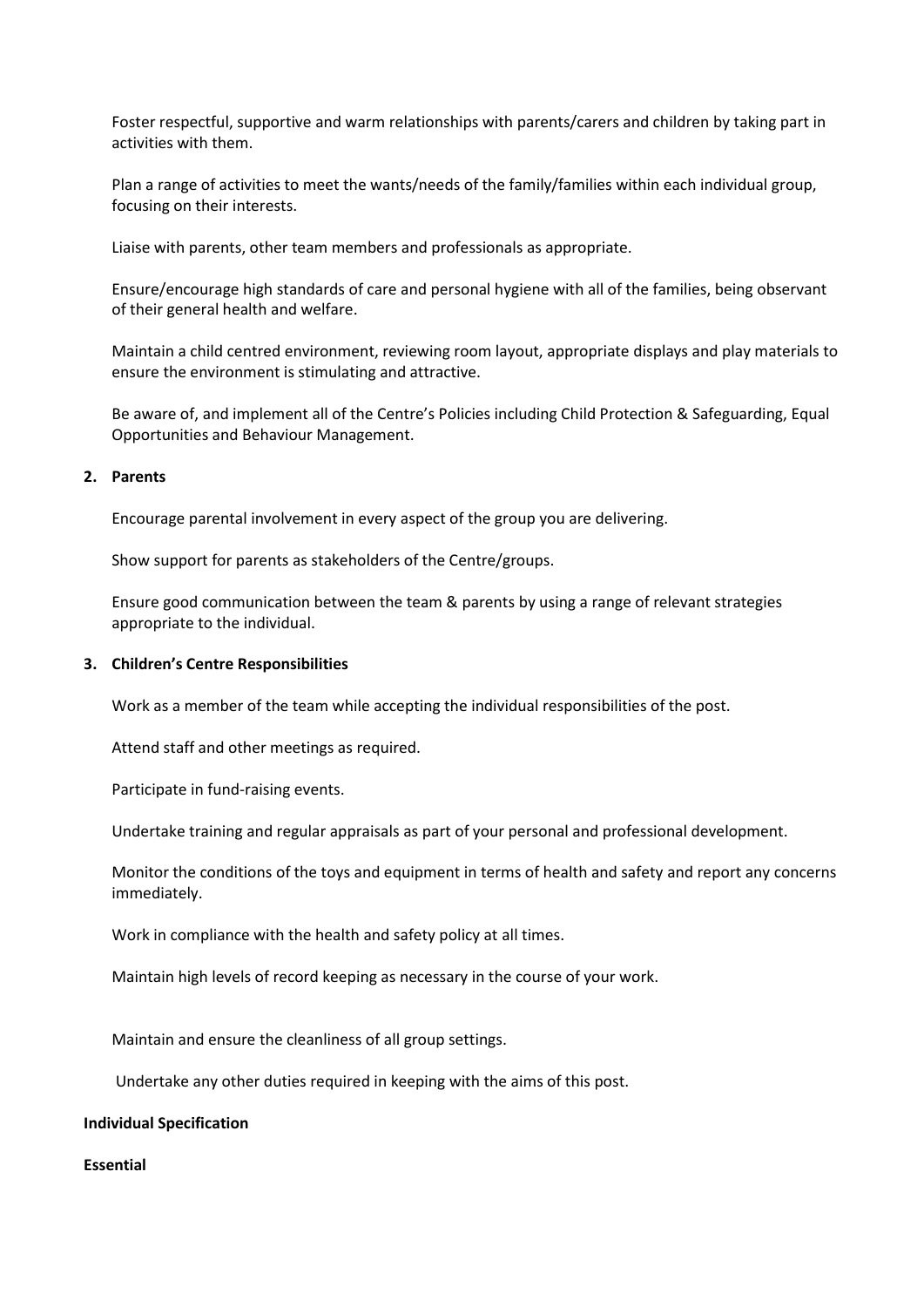- 1. Level 3 qualification in early years (e.g. BTEC National Diploma in Childcare Studies or CACHE Diploma in Childcare and Education, NNEB.
- 2. Knowledge of educational, developmental and health needs of children under 5
- 3. Knowledge of equal opportunities.
- 4. Experience in identifying the needs of parents & carers & individual children.
- 5. Good communication with children and families.
- 6. Effective and accurate verbal and written communication skills.
- 7. Ability to work towards the creation of a caring and safe environment.
- 8. Proven skills in organising activity to achieve defined targets.
- 9. Proven ability to work as part of a team.
- 10. Ability to work with a variety of team members across a range of settings throughout the Community.

### **Desirable**

- 11. Experience of working effectively in an early years setting or in Community Support work, meeting the developmental and health needs of the children under 5 and other specific needs to families.
- 12. Experience of community development work.
- 13. First Aid.
- 14. Willingness to undertake further training.
- 15. Due to covering a wide geographical area, a full driving license is required with access to a vehicle.

### **Application information**

Closing date: Ongoing

Please complete an Application Form which can be found on our website at: [http://bhchildrenscentre.org.uk/job-board/.](http://bhchildrenscentre.org.uk/job-board/)

Email documents to: [brentry@bhchildrenscentre.org.uk.](mailto:brentry@bhchildrenscentre.org.uk)

Ideal Start date: As soon as possible

BHCC is an equal opportunities employer. We welcome applications from people of all backgrounds including ex-offenders. We can only accept applications from candidates who have the right to work in the UK.

# **Completing your application**

Candidates are asked to complete all the standard information required on the application form, addressing all of the criteria identified at application stage.

#### **Selection procedure**

The selection will be by a panel of the Senior Leadership Team. Candidates will be notified immediately after shortlisting has taken place.

**Deadline for applications:** Ongoing

**Interview date:** To be confirmed